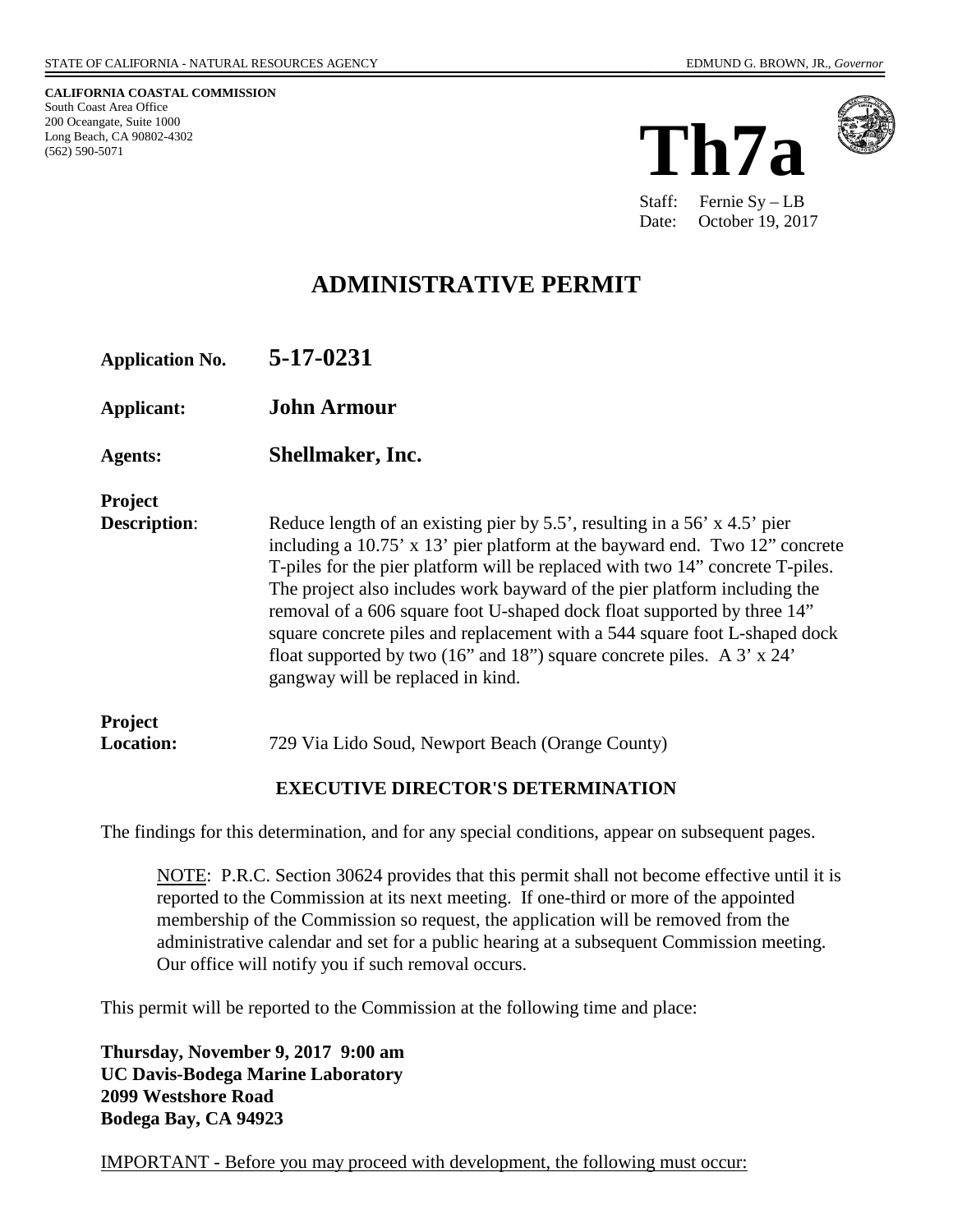5-17-0231 (Armour) Administrative Permit

Pursuant to 14 Cal. Admin. Code Sections 13150(b) and 13158, you must sign the enclosed duplicate copy acknowledging the permit's receipt and accepting its contents, including all conditions, and return it to our office. Following the Commission's meeting, and once we have received the signed acknowledgement and evidence of compliance with all special conditions, we will send you a Notice of Administrative Permit Effectiveness.

#### **BEFORE YOU CAN OBTAIN ANY LOCAL PERMITS AND PROCEED WITH DEVELOPMENT, YOU MUST HAVE RECEIVED BOTH YOUR ADMINISTRATIVE PERMIT AND THE NOTICE OF PERMIT EFFECTIVENESS FROM THIS OFFICE.**

 JOHN AINSWORTH Executive Director

 By: Fernie Sy Title: Coastal Program Analyst

# **STANDARD CONDITIONS**

This permit is granted subject to the following standard conditions:

- 1. **Notice of Receipt and Acknowledgment.** The permit is not valid and development shall not commence until a copy of the permit, signed by the permittee or authorized agent, acknowledging receipt of the permit and acceptance of the terms and conditions, is returned to the Commission office.
- 2. **Expiration.** If development has not commenced, the permit will expire two years from the date the Commission voted on the application. Development shall be pursued in a diligent manner and completed in a reasonable period of time. Application for extension of the permit must be made prior to the expiration date.
- 3. **Interpretation.** Any questions of intent or interpretation of any term or condition will be resolved by the Executive Director or the Commission.
- 4. **Assignment.** The permit may be assigned to any qualified person, provided assignee files with the Commission an affidavit accepting all terms and conditions of the permit.
- 5. **Terms and Conditions Run with the Land.** These terms and conditions shall be perpetual, and it is the intention of the Commission and the permittee to bind all future owners and possessors of the subject property to the terms and conditions.

# **SPECIAL CONDITIONS: See pages six through ten.**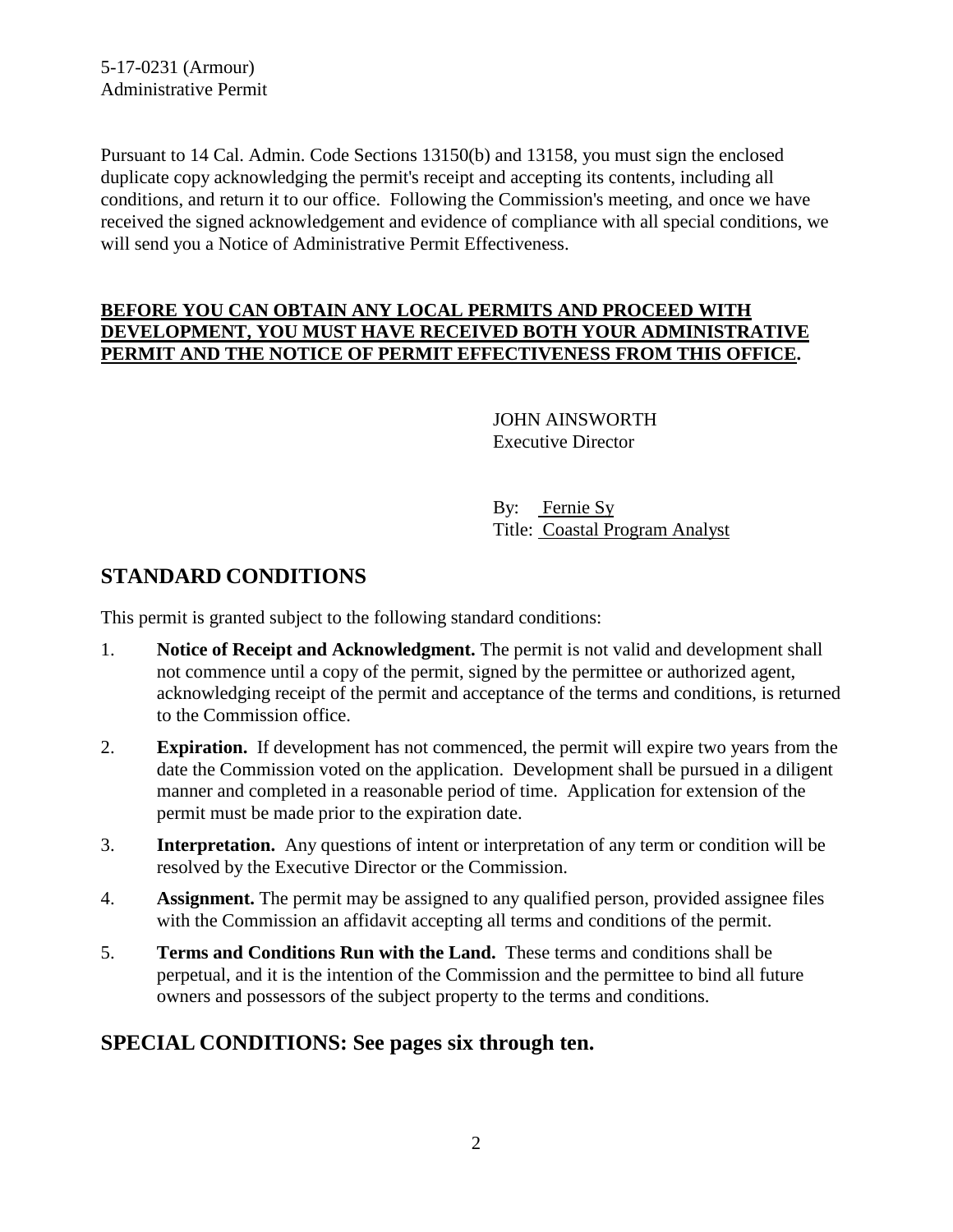#### **EXECUTIVE DIRECTOR'S DETERMINATION (continued):**

The Executive Director hereby determines that the proposed development is a category of development, which, pursuant to PRC Section 30624, qualifies for approval by the Executive Director through the issuance of an Administrative Permit. Subject to Standard and Special Conditions as attached, said development is in conformity with the provisions of Chapter 3 of the Coastal Act of 1976 and will not have any significant impacts on the environment within the meaning of the California Environmental Quality Act. If located between the nearest public road and the sea, this development is in conformity with the public access and public recreation policies of Chapter 3.

### **FINDINGS FOR EXECUTIVE DIRECTOR'S DETERMINATION**

### **A. PROJECT DESCRIPTION**

The proposed project involves reducing the length of an existing pier by 5.5', resulting in a 56' x 4.5' pier including a 10.75' x 13' pier platform at the bayward end. Two 12" concrete T-piles for the pier platform will be replaced with two 14" concrete T-piles. The project also includes work bayward of the pier platform including the removal of a 606 square foot U-shaped dock float supported by three 14" square concrete piles and replacement with a 544 square foot L-shaped dock float supported by two  $(16"$  and  $18"$ ) square concrete piles. A 3' x 24' gangway will be replaced in kind (**[Exhibit No. 2](https://documents.coastal.ca.gov/reports/2017/11/Th7a/Th7a-11-2017-exhibits.pdf)**). The new dock system will be comprised of wood and composite material, foam and concrete. Water coverage from the proposed dock float will be decreased from 606 square feet to 544 square feet (a decrease of 62 square feet). The existing dock float extends out to the Pierhead Line, but the proposed dock float will encroach bayward past the Pierhead Line. However, the proposed dock float will not extend past the Project Line consistent with the City of Newport Beach Harbor Permit Policy. This situation is similar to the docks in the adjacent area and is consistent with past Commission action.

The existing U- shaped dock float and three piles have already been removed since they were severely damaged in a boating accident that occurred on Friday, April 29, 2016 because they posed a safety risk. The City of Newport Beach Harbor Resources Division agreed that the damaged dock and piles needed to be removed.

The subject site is developed with a single-family residence and private residential dock located at 729 Via Lido Soud in the City of Newport Beach, Orange County (**[Exhibit No. 1](https://documents.coastal.ca.gov/reports/2017/11/Th7a/Th7a-11-2017-exhibits.pdf)**). The dock will be used for boating related purposes to serve a single-family residential development. Single-family residences and associated private boat dock systems characterize the subject site and the surrounding area.

The proposed dock is being constructed on public tidelands and/or within an area subject to public trust doctrine (shoreline sandy area and the bay waters). There is no direct public pedestrian access to public tidelands through the private residential lot at the subject site. However, public pedestrian access to public tidelands is available approximately 320-feet east of the project site at the Via Waziers street end. From this access point, members of the public may access the beach/public tidelands and, for example, launch small watercraft, such as a kayak. Also, it is possible to walk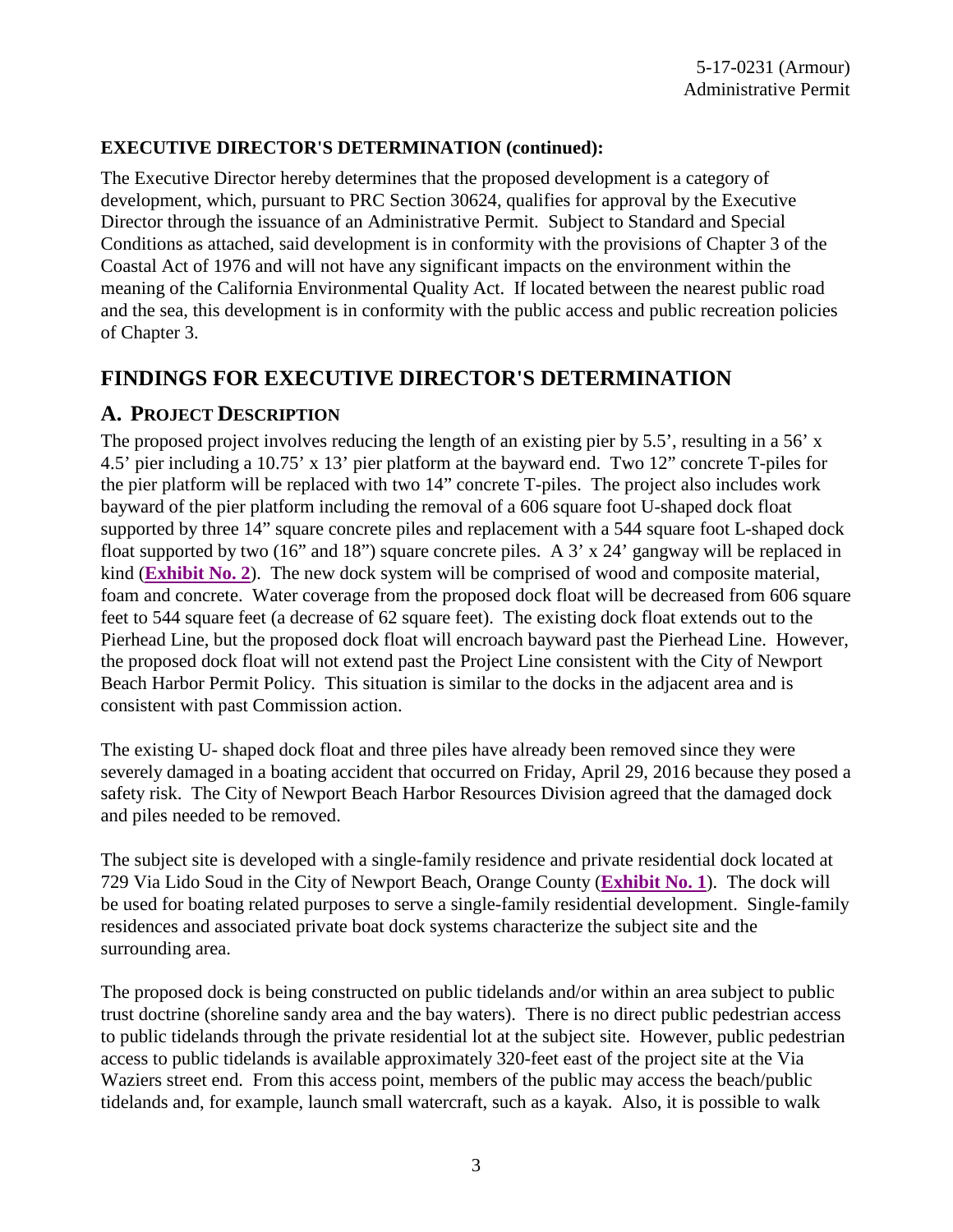### 5-17-0231 (Armour) Administrative Permit

under the residential piers for strolls down the sandy beach at low tides, as is available currently under the existing pier and will continue to be available post project. Thus, the proposed project will continue to provide lateral access along the public beach. In addition, access will continue to be available at the Via Waziers street end to the sandy public beach along Lido Isle. The public can also access the beach/public tidelands area along Lido Island by watercraft or by swimming to this area from the bay. Therefore, the proposed project does not result in adverse impacts to public access. In order to preserve and maintain access to the public tidelands, **Special Condition No. 4** is imposed stating that the approval of a coastal development permit for the project does not waive any public rights or interest that exist or may exist on the property.

The site has been surveyed by the City of Newport Beach Harbor Resources Division for eelgrass and no eelgrass was discovered within the project area. The eelgrass survey took place on August 31, 2016 as required by the City of Newport Beach Harbor Resources Division and eelgrass surveys completed during the active growth phase of eelgrass (typically March through October) are valid for 60-days with the exception of surveys completed in August-October. A survey completed in August - October shall be valid until the resumption of active growth (i.e., March 1). The project is agendized for the November 2017 Coastal Commission Hearing so the eelgrass survey no longer continues to be valid. Therefore, a subsequent eelgrass survey will be required prior to beginning any construction. A pre-construction *Caulerpa taxifolia* survey was completed on August 31, 2016 as required by the City of Newport Beach Harbor Resources Division and no *Caulerpa taxifolia* was discovered in the project area. *Caulerpa taxifolia* surveys are valid for 90 days. The project is agendized for the November 2017 Coastal Commission Hearing and by this time the *Caulerpa taxifolia* survey would not continue to be valid since 90-days have passed since the survey was completed. Thus, an up-to-date *Caulerpa taxifolia* survey must be conducted prior to commencement of the project. Therefore, the Commission imposes **Special Condition No. 2 and No. 3**, which identifies the procedures necessary to be completed prior to beginning any construction. Also, if any *Caulerpa taxifolia* is found on the project site, **Special Condition No. 3** also identifies the procedures necessary to be completed prior to beginning any construction.

The storage or placement of construction material, debris, or waste in a location where it could be discharged into coastal waters would result in an adverse effect on the marine environment. The proposed project includes measures to help ensure protection of coastal waters and marine resources during construction. Measures proposed include: floating debris shall be removed from the water and disposed of properly, all construction activities shall occur within the designated project footprint, and silt curtains shall be used during pile replacement. The Regional Water Quality Control Board (RWQCB) has determined that the proposed project will not adversely impact water quality if standard construction methods and materials are used. The applicant has applied for a permit from the U.S. Army Corps of Engineers and the permit is pending coastal development permit approval. To ensure that all impacts (pre- and post- construction) to water quality are minimized, however, and to reduce the potential for construction related impacts on water quality, the Commission imposes **Special Condition No. 1**, which requires, but is not limited to, appropriate storage and handling of construction equipment and materials to minimize the potential of pollutants to enter coastal waters; and the continued use and maintenance of post construction BMPs.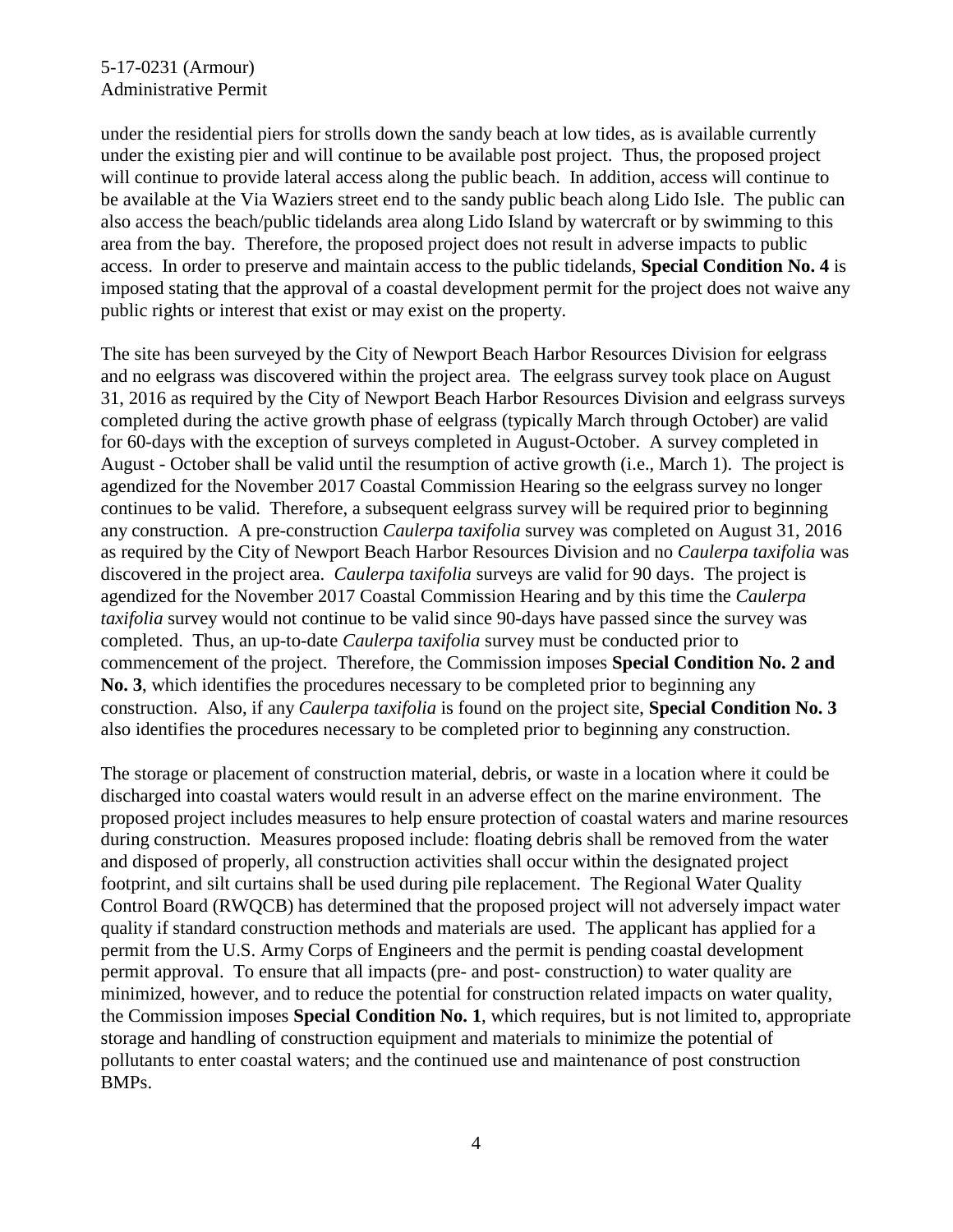### **Local Government Approvals**

The proposed development is located seaward of the mean high tide and is within the Commission's original permit jurisdiction. The standard of review for development within the Commission's original permit jurisdiction is Chapter 3 of the Coastal Act. The City's certified LCP is advisory in nature and may provide guidance for development.

### **B. MARINE RESOURCES**

The proposed recreational boat dock development and its associated structures are an allowable and encouraged marine related use. The project design includes the minimum sized pilings and the minimum number of pilings necessary for structural stability. There are no feasible less environmentally damaging alternatives available. As conditioned, the project will not significantly adversely impact eelgrass beds and will not contribute to the dispersal of the invasive aquatic algae, *Caulerpa taxifolia*. Further, as proposed and conditioned, the project, which is to be used solely for recreational boating purposes, conforms to Sections 30224 and 30233 of the Coastal Act.

# **C. WATER QUALITY**

The proposed work will be occurring on, within, or adjacent to coastal waters. The storage or placement of construction material, debris, or waste in a location where it could be discharged into coastal waters would result in an adverse effect on the marine environment. To reduce the potential for construction related impacts on water quality, the permit imposes special conditions requiring, but not limited to, the appropriate storage and handling of construction equipment and materials to minimize the potential of pollutants to enter coastal waters. To reduce the potential for post-construction impacts to water quality, the permit requires the continued use and maintenance of post construction BMPs. As conditioned, the proposed development conforms to Sections 30230 and 30231 of the Coastal Act.

# **D. LOCAL COASTAL PROGRAM (LCP)**

The City of Newport Beach LCP was effectively certified on January 13, 2017. The proposed development is located seaward of the mean high tide and is within the Commission's original permit jurisdiction. The standard of review for development within the Commission's original permit jurisdiction is Chapter 3 of the Coastal Act. The City's certified LCP is advisory in nature and may provide guidance for development. As conditioned, the proposed development is consistent with the Chapter 3 policies of the Coastal Act.

# **E. CALIFORNIA ENVIRONMENTAL QUALITY ACT (CEQA)**

As conditioned, there are no feasible alternatives or additional feasible mitigation measures available that would substantially lessen any significant adverse effect that the activity may have on the environment. Therefore, the proposed project, as conditioned to mitigate the identified impacts, is the least environmentally damaging feasible alternative and can be found consistent with the requirements of the Coastal Act to conform to CEQA.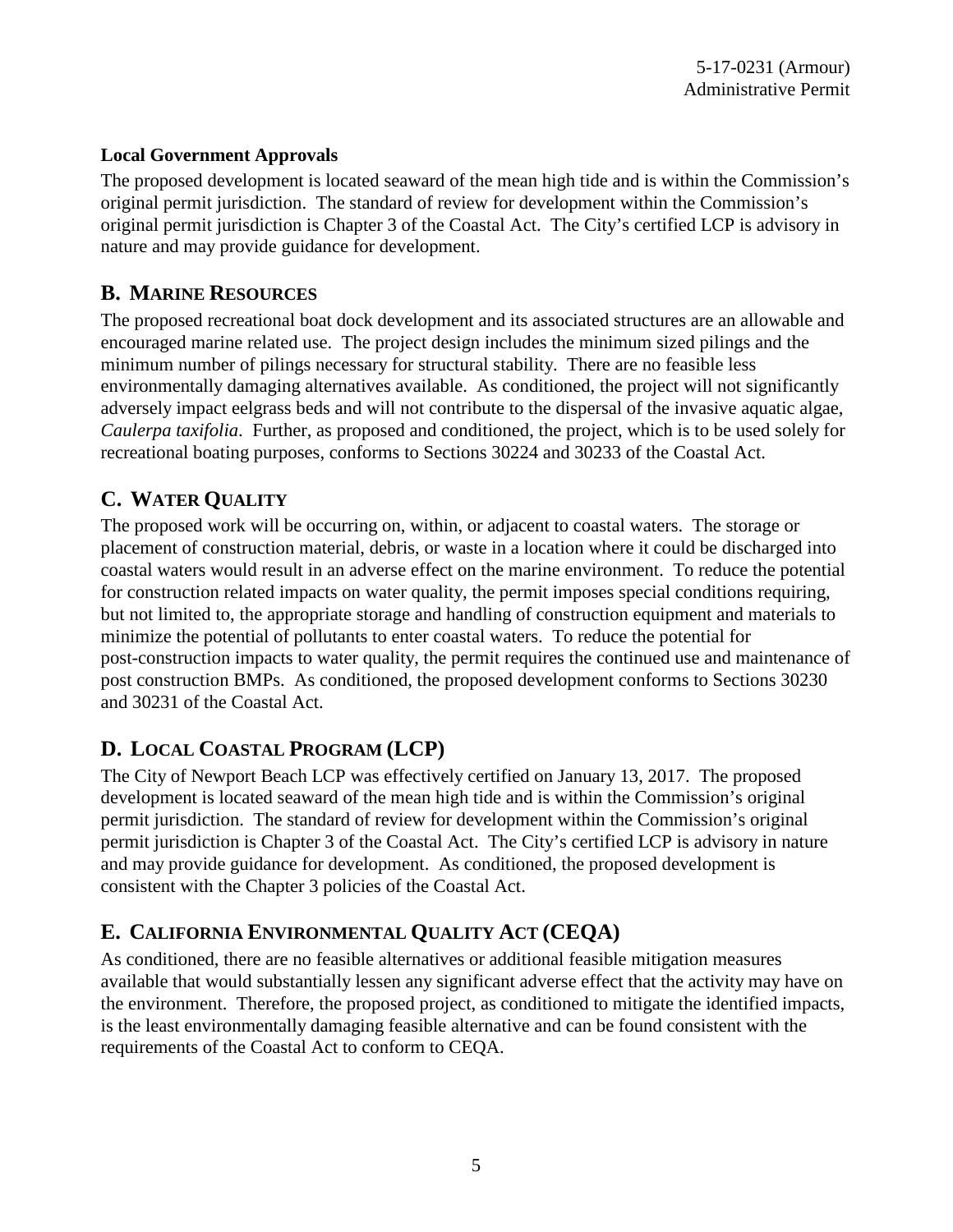# **SPECIAL CONDITIONS**

This permit is granted subject to the following special conditions:

### **1. Water Quality**

- A. Construction Responsibilities and Debris Removal
	- (1) No demolition or construction materials, equipment, debris, or waste shall be placed or stored where it may enter sensitive habitat, receiving waters or a storm drain, or be subject to wave, wind, rain or tidal erosion and dispersion;
	- (2) Any and all debris resulting from demolition or construction activities, and any remaining construction material, shall be removed from the project site within 24 hours of completion of the project;
	- (3) Demolition or construction debris and sediment shall be removed from work areas each day that demolition or construction occurs to prevent the accumulation of sediment and other debris that may be discharged into coastal waters;
	- (4) Machinery or construction materials not essential for project improvements will not be allowed at any time in the intertidal zone;
	- (5) If turbid conditions are generated during construction a silt curtain will be utilized to control turbidity;
	- (6) Floating booms will be used to contain debris discharged into coastal waters and any debris discharged will be removed as soon as possible but no later than the end of each day;
	- (7) Non buoyant debris discharged into coastal waters will be recovered by divers as soon as possible after loss;
	- (8) All trash and debris shall be disposed in the proper trash and recycling receptacles at the end of every construction day;
	- (9) The applicant shall provide adequate disposal facilities for solid waste, including excess concrete, produced during demolition or construction;
	- (10) Debris shall be disposed of at a legal disposal site or recycled at a recycling facility. If the disposal site is located in the coastal zone, a coastal development permit or an amendment to this permit shall be required before disposal can take place unless the Executive Director determines that no amendment or new permit is legally required;
	- (11) All stock piles and construction materials shall be covered, enclosed on all sides, shall be located as far away as possible from drain inlets and any waterway, and shall not be stored in contact with the soil;
	- (12) Machinery and equipment shall be maintained and washed in confined areas specifically designed to control runoff. Thinners or solvents shall not be discharged into sanitary or storm sewer systems;
	- (13) The discharge of any hazardous materials into any receiving waters shall be prohibited;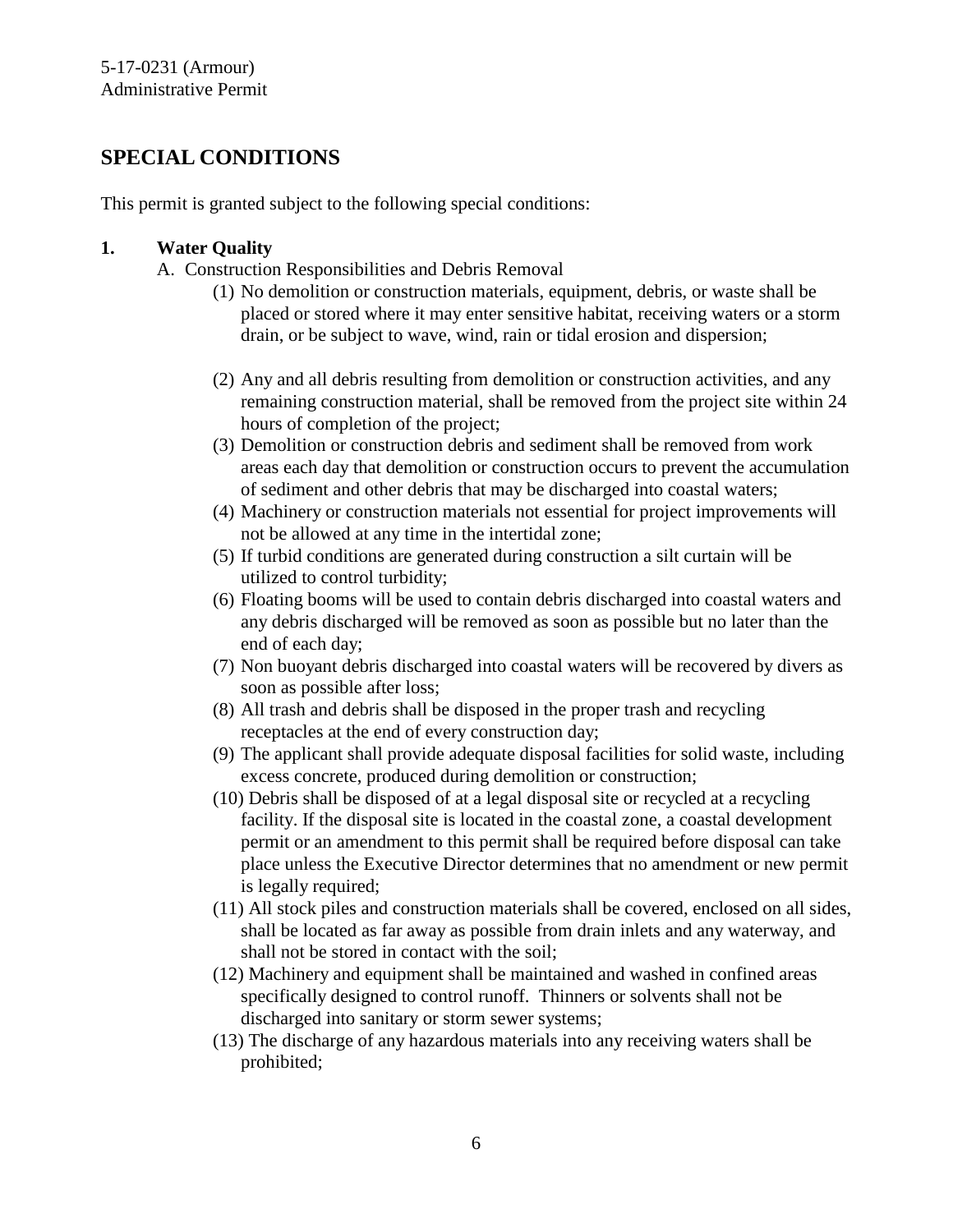- (14) Spill prevention and control measures shall be implemented to ensure the proper handling and storage of petroleum products and other construction materials. Measures shall include a designated fueling and vehicle maintenance area with appropriate berms and protection to prevent any spillage of gasoline or related petroleum products or contact with runoff. The area shall be located as far away from the receiving waters and storm drain inlets as possible;
- (15) Best Management Practices (BMPs) and Good Housekeeping Practices (GHPs) designed to prevent spillage and/or runoff of demolition or construction-related materials, and to contain sediment or contaminants associated with demolition or construction activity, shall be implemented prior to the on-set of such activity; and
- (16) All BMPs shall be maintained in a functional condition throughout the duration of construction activity.
- B. Best Management Practices Program

By acceptance of this permit the applicant agrees that the long-term water-borne berthing of boat(s) in the approved dock and/or boat slip will be managed in a manner that protects water quality pursuant to the implementation of the following BMPs.

- (1) Boat Cleaning and Maintenance Measures:
	- a. In-water top-side and bottom-side boat cleaning shall minimize the discharge of soaps, paints, and debris;
	- b. In-the-water hull scraping or any process that occurs under water that results in the removal of paint from boat hulls shall be prohibited. Only detergents and cleaning components that are designated by the manufacturer as phosphate-free and biodegradable shall be used, and the amounts used minimized; and
	- c. The applicant shall minimize the use of detergents and boat cleaning and maintenance products containing ammonia, sodium hypochlorite, chlorinated solvents, petroleum distillates or lye.
- (2) Solid and Liquid Waste Management Measures:
	- a. All trash, recyclables, and hazardous wastes or potential water contaminants, including old gasoline or gasoline with water, absorbent materials, oily rags, lead acid batteries, anti-freeze, waste diesel, kerosene and mineral spirits will be disposed of in a proper manner and will not at any time be disposed of in the water or gutter.
- (3) Petroleum Control Management Measures:
	- a. Boaters will practice preventive engine maintenance and will use oil absorbents in the bilge and under the engine to prevent oil and fuel discharges. Oil absorbent materials shall be examined at least once a year and replaced as necessary. Used oil absorbents are hazardous waste in California. Used oil absorbents must therefore be disposed in accordance with hazardous waste disposal regulations. The boaters will regularly inspect and maintain engines, seals, gaskets, lines and hoses in order to prevent oil and fuel spills. The use of soaps that can be discharged by bilge pumps is prohibited;
	- b. If the bilge needs more extensive cleaning (e.g., due to spills of engine fuels, lubricants or other liquid materials), the boaters will use a bilge pump-out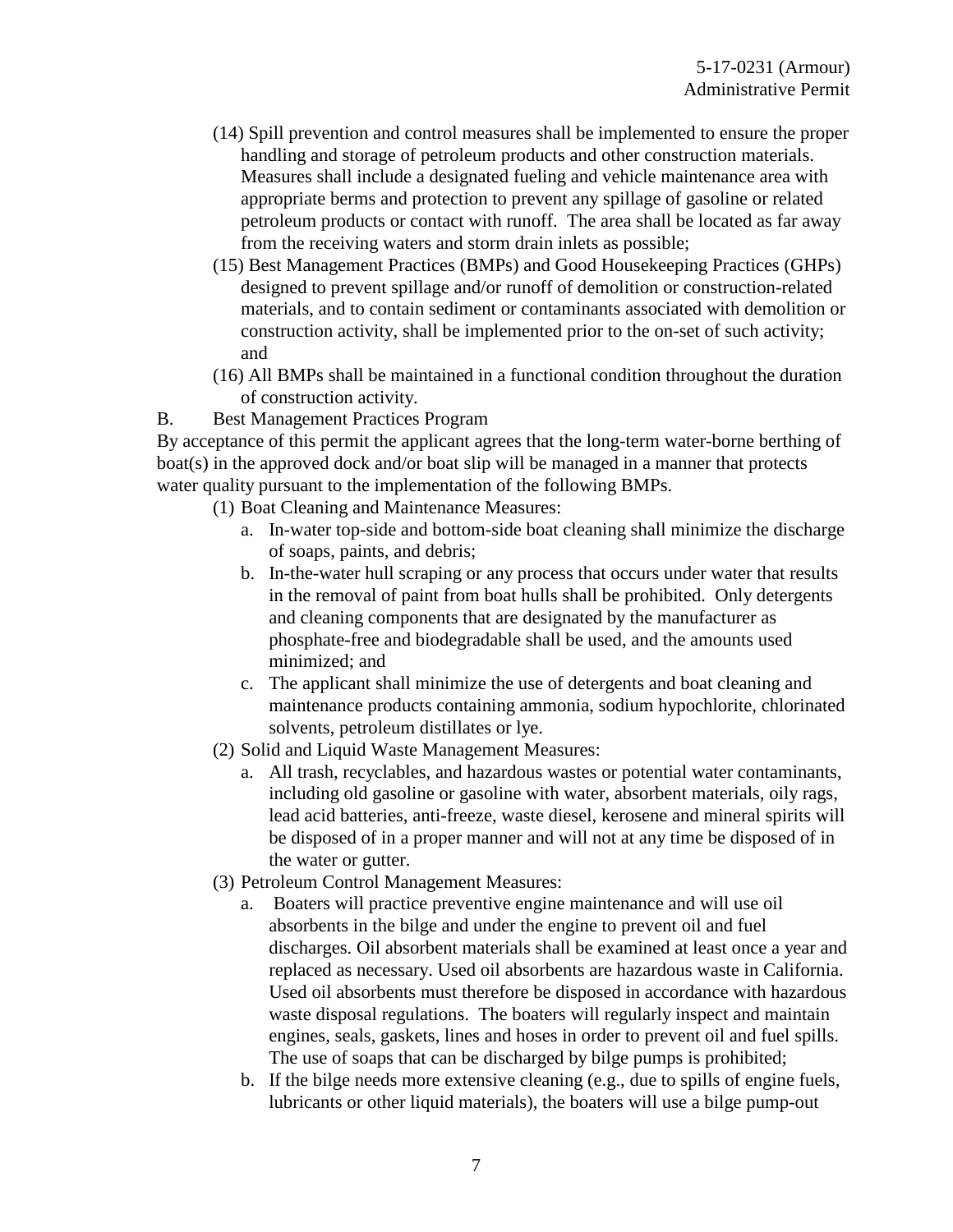facility or steam cleaning services that recover and properly dispose or recycle all contaminated liquids; and

c. Bilge cleaners which contain detergents or emulsifiers will not be used for bilge cleaning since they may be discharged to surface waters by the bilge pumps.

#### **2. Eelgrass Survey(s).**

- A. Pre-Construction Eelgrass Survey. Pre-Construction Eelgrass Survey. A valid preconstruction eelgrass (*Zostera marina*) survey shall be completed during the period of active growth of eelgrass (typically March through October). The pre- construction survey shall be completed within 60 days before the start of construction. The survey shall be prepared in full compliance with the "California Eelgrass Mitigation Policy" dated October 2014 (except as modified by this special condition) adopted by the National Marine Fisheries Service and shall be prepared in consultation with the California Department of Fish and Wildlife. The applicant shall submit the eelgrass survey for the review and approval of the Executive Director within five (5) business days of completion of each eelgrass survey and in any event no later than fifteen (15) business days prior to commencement of any development. If the eelgrass survey identifies any eelgrass within the project area which would be impacted by the proposed project, the development shall require an amendment to this permit from the Coastal Commission or a new coastal development permit.
- B. Post-Construction Eelgrass Survey. If any eelgrass is identified in the project area by the survey required in subsection A of this condition above, within 30 days of completion of construction if completion of construction occurs within the active growth period, or within the first 30 days of the next active growth period following completion of construction that occurs outside of the active growth period, the applicant shall survey the project site to determine if any eelgrass was adversely impacted. The survey shall be prepared in full compliance with the "California Eelgrass Mitigation Policy" dated October 2014 (except as modified by this special condition) adopted by the National Marine Fisheries Service and shall be prepared in consultation with the California Department of Fish and Wildlife. The applicant shall submit the post-construction eelgrass survey for the review and approval of the Executive Director within thirty (30) days after completion of the survey. If any eelgrass has been impacted by project construction, the applicant shall replace the impacted eelgrass at a minimum 1.38:1 ratio on-site, or at another appropriate location subject to the approval of the Executive Director, in accordance with the California Eelgrass Mitigation Policy. Any exceptions to the required 1.38:1 mitigation ratio found within CEMP shall not apply. Implementation of mitigation shall require an amendment to this permit or a new coastal development permit unless the Executive Director determines that no amendment or new permit is legally required.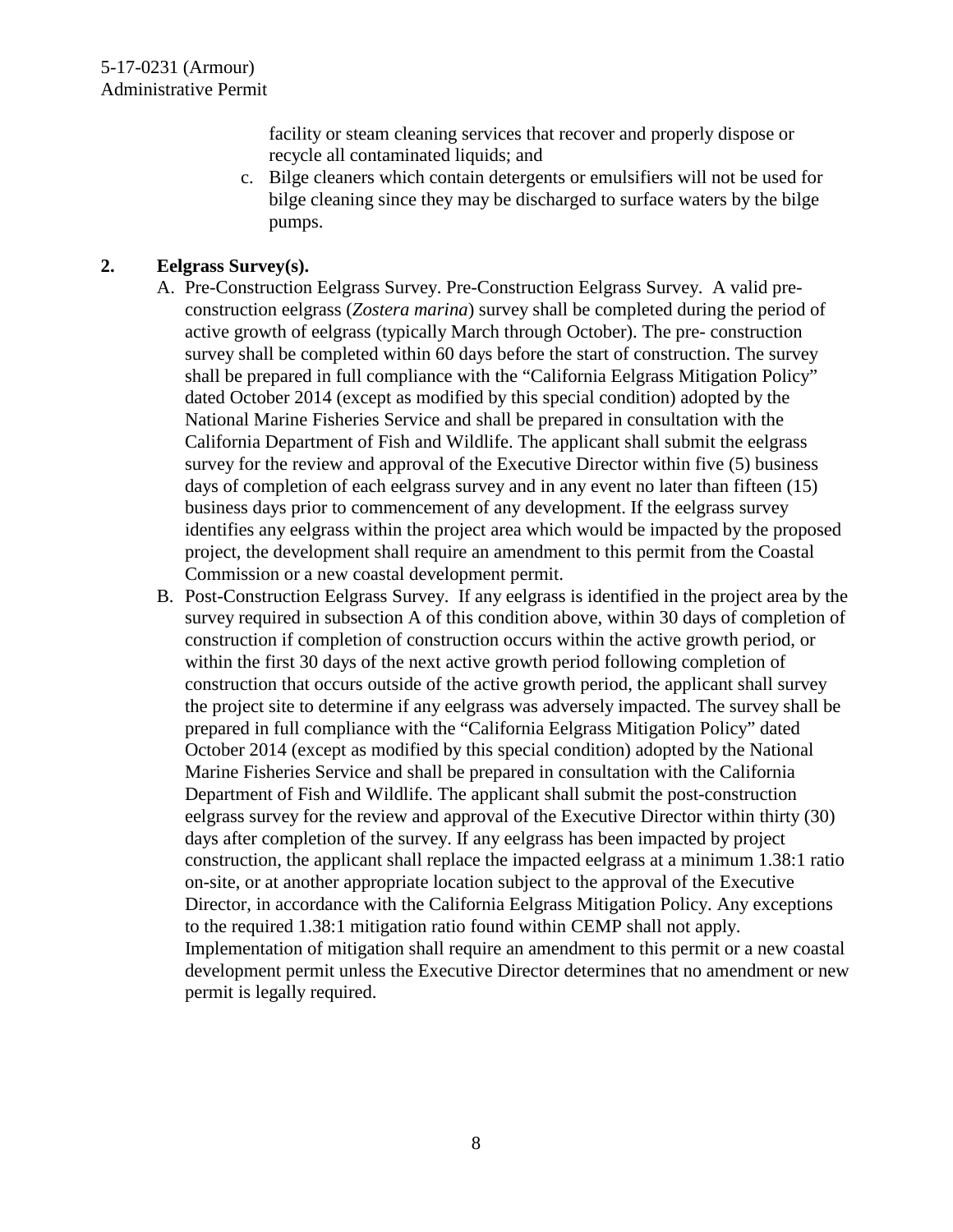#### **3. Pre-construction** *Caulerpa Taxifolia* **Survey**

- A. Not earlier than 90 days nor later than 30 days prior to commencement or re-commencement of any development authorized under this coastal development permit (the "project"), the applicant shall undertake a survey of the project area and a buffer area at least 10 meters beyond the project area to determine the presence of the invasive alga *Caulerpa taxifolia*. The survey shall include a visual examination of the substrate.
- B. The survey protocol shall be prepared in consultation with the Regional Water Quality Control Board, the California Department of Fish and Wildlife, and the National Marine Fisheries Service.
- C. Within five (5) business days of completion of the survey, the applicant shall submit the survey:
	- (1) for the review and approval of the Executive Director; and
	- (2) to the Surveillance Subcommittee of the Southern California Caulerpa Action Team (SCCAT). The SCCAT Surveillance Subcommittee may be contacted through California Department of Fish & Wildlife (858/467-4218) National Marine Fisheries Service (562/980-4043).
- D. If *Caulerpa taxifolia* is found within the project or buffer areas, the applicant shall not proceed with the project until 1) the applicant provides evidence to the Executive Director, subject to concurrence by the Executive Director, that all *C. taxifolia* discovered within the project and buffer area has been eliminated in a manner that complies with all applicable governmental approval requirements, including but not limited to those of the California Coastal Act, or 2) the applicant has revised the project to avoid any contact with *C. taxifolia*. No revisions to the project shall occur without a Coastal Commission approved amendment to this coastal development permit unless the Executive Director determines that no amendment is legally required.

#### **4. Public Rights**

The approval of this permit shall not constitute a waiver of any public rights that exist or may exist on the property. The permittee shall not use this permit as evidence of a waiver of any public rights that may exist on the property.

#### **5. Resource Agencies**

The permittee shall comply with all requirements, requests and mitigation measures from the California Department of Fish and Wildlife, the Regional Water Quality Control Board, the U.S. Army Corps of Engineers, and the U.S. Fish and Wildlife Service with respect to preservation and protection of water quality and marine environment. Any change in the approved project that may be required by the above-stated agencies shall be submitted to the Executive Director in order to determine if the proposed change shall require a permit amendment pursuant to the requirements of the Coastal Act and the California Code of Regulations.